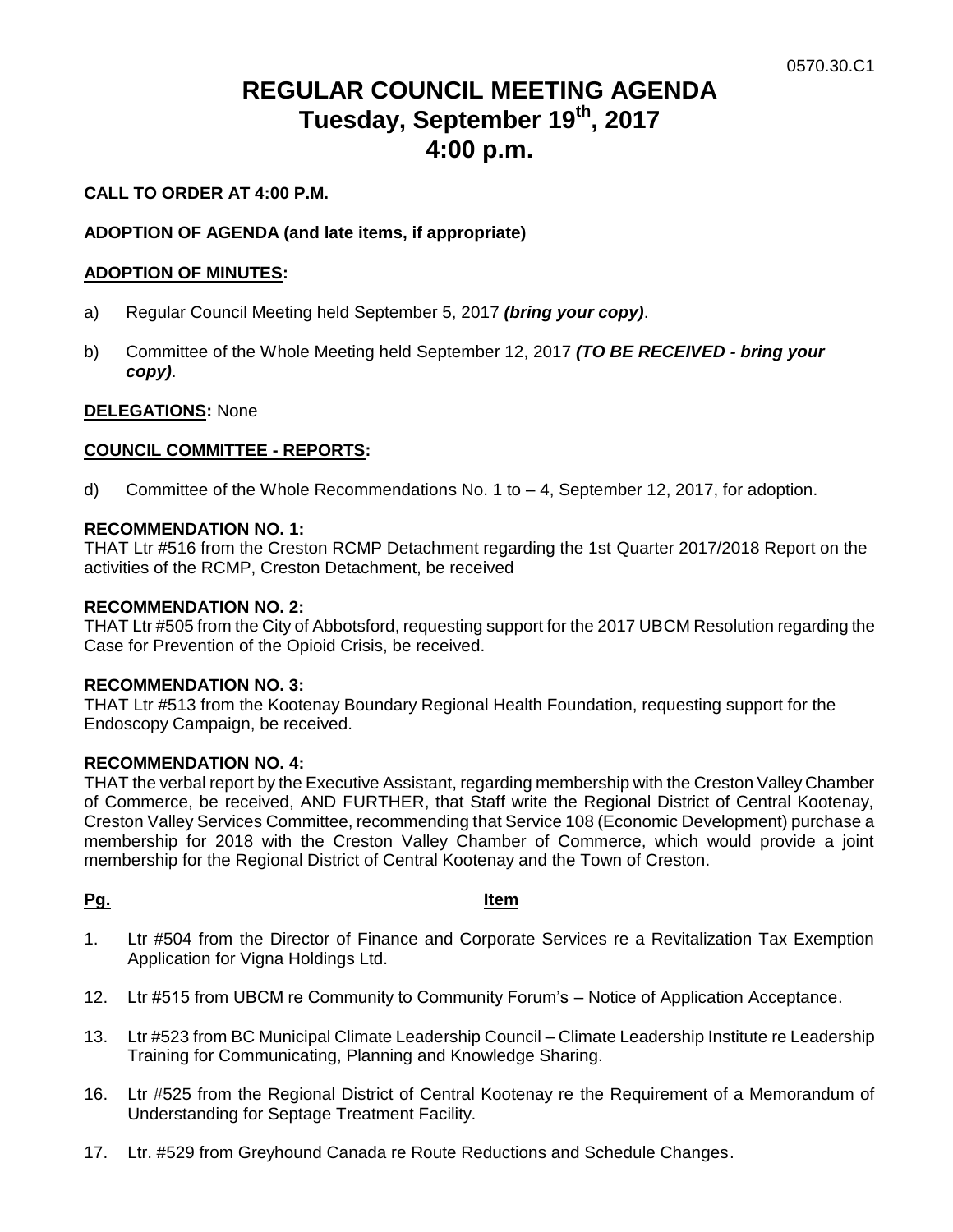- 25. Ltr #534 from Fire Chief re Air Cadets 904 Kootenai Squardon Lease Agreement.
- 26. Development Variance Permit DVP-#03/17 Hearing:
	- a) The Town of Creston has received an application for a Development Variance Permit from Wade Leroy Romano and Tamara Kathleen Mary Romano (the owners) to vary Zoning Bylaw. 1123, Zone HSC, Highway Service Commercial, Section 2.3. Minimum Setbacks, "*Rear lot line setback of 4.5 metres"* to *"Rear lot line setback of 3.5 metres",* subject to all legal requirements, to allow for the construction of a 3 metre sun deck on the north side (rear) of the existing structure, on the property legally located as Parcel 1 (See 116203-I), Block B, District Lot 892, Kootenay District, Plan 2307, except part included in Plan NEP22112, and located at 416 Devon Street.
	- b) 13 Notices were mailed on Friday, September 8, 2017.
	- c) No written or verbal submissions were received by staff at Town Hall.
	- d) Are there any comments from the public?
	- e) Council has the option to either deny the application or consider the following draft resolution:

THAT Council authorizes the issuance of Development Variance Permit DVP-#03/17 to Wade Leroy Romano and Tamara Kathleen Mary Romano (the owners) to vary Zoning Bylaw. 1123, Zone HSC, Highway Service Commercial, Section 2.3. Minimum Setbacks, "*Rear lot line setback of 4.5 metres"* to *"Rear lot line setback of 3.5 metres",* subject to all legal requirements, to allow for the construction of a 3 metre sun deck on the north side (rear) of the existing structure, on the property legally located as Parcel 1 (See 116203-I), Block B, District Lot 892, Kootenay District, Plan 2307, except part included in Plan NEP22112, and located at 416 Devon Street; AND FURTHER, that Administration is directed to process the said Permit.

- 29. Development Variance Permit DVP-#034/17 Hearing:
	- a) The Town of Creston has received an application for a Development Variance Permit from Daniel Paul Schiffke and Jennifer Christine Schiffke (the owners) to vary Zoning bylaw No. 1123, Zone R-1, Single Family, Section 2.3.i) Minimum Setbacks, *"Principal Buildings, rear lot line setback of 6.1 metres"* to *"Principal Buildings, rear lot line setback of 0.914 metres",* subject to all legal requirements, to allow for the conversion of an existing *Accessory Building* (Garage) into an expansion of the *Principal Building* (House), on the property legally described as Lot 2, District Lot 891, Kootenay District, Plan 2755, and located at  $225 - 25$ <sup>th</sup> Avenue South.
	- b) 31 Notices were mailed on Friday, September 8, 2017.
	- c) No written or verbal submissions were received by staff at Town Hall.
	- d) Are there any comments from the public?
	- e) Council has the option to either deny the application or consider the following draft resolution:

THAT Council authorizes the issuance of Development Variance Permit DVP-#04/17 to Daniel Paul Schiffke and Jennifer Christine Schiffke (the owners) to vary Zoning bylaw No. 1123, Zone R-1, Single Family, Section 2.3.i) Minimum Setbacks, *"Principal Buildings, rear lot line setback of 6.1 metres"* to *"Principal Buildings, rear lot line setback of 0.914 metres",* subject to all legal requirements, to allow for the conversion of an existing *Accessory Building* (Garage) into an expansion of the *Principal Building* (House), on the property legally described